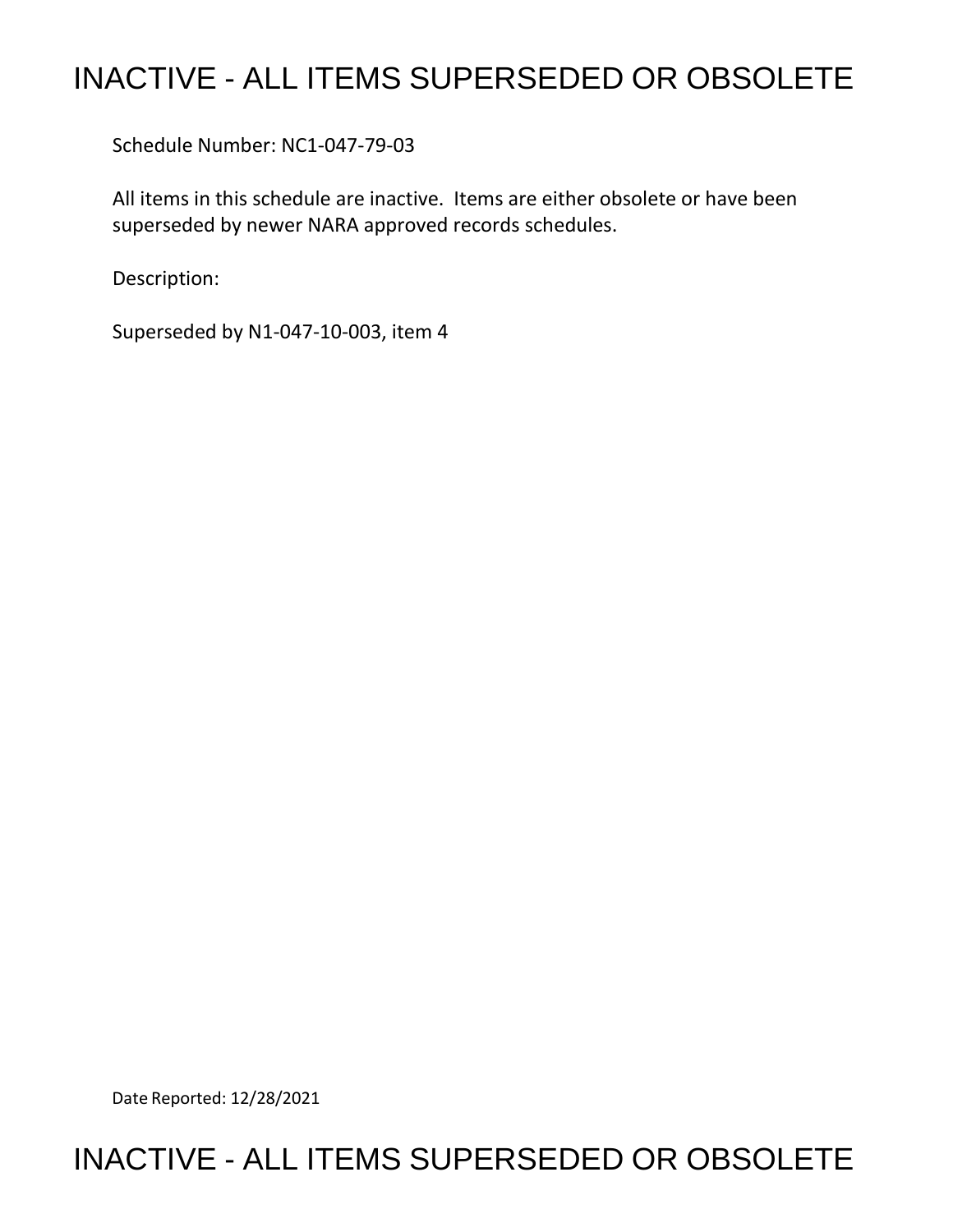|                                                                                                     | REQUEST FOR RECORDS ISPOSITION AUTHORITY<br>(See Instructions on reverse)                                                                                                                                                                                                                                               |                            | AH NUD HYRONTY<br><b>LEAVE BLANK</b><br>JOB NO                                                                                              |                                                                                             |                                       |
|-----------------------------------------------------------------------------------------------------|-------------------------------------------------------------------------------------------------------------------------------------------------------------------------------------------------------------------------------------------------------------------------------------------------------------------------|----------------------------|---------------------------------------------------------------------------------------------------------------------------------------------|---------------------------------------------------------------------------------------------|---------------------------------------|
|                                                                                                     |                                                                                                                                                                                                                                                                                                                         |                            |                                                                                                                                             |                                                                                             |                                       |
|                                                                                                     |                                                                                                                                                                                                                                                                                                                         |                            |                                                                                                                                             | NC1-47-79-3                                                                                 |                                       |
| TO: GENERAL SERVICES ADMINISTRATION,<br>NATIONAL ARCHIVES AND RECORDS SERVICE, WASHINGTON, DC 20408 |                                                                                                                                                                                                                                                                                                                         |                            | DATE RECEIVED                                                                                                                               | JAN 1979<br>g                                                                               |                                       |
| 1. FROM (AGENCY OR ESTABLISHMENT)                                                                   |                                                                                                                                                                                                                                                                                                                         |                            |                                                                                                                                             |                                                                                             |                                       |
| Department of Health, Education, and Welfare<br>2. MAJOR SUBDIVISION                                |                                                                                                                                                                                                                                                                                                                         |                            | NOTIFICATION TO AGENCY                                                                                                                      |                                                                                             |                                       |
| Social Security Administration                                                                      |                                                                                                                                                                                                                                                                                                                         |                            | In accordance with the provisions of 44 U.S.C. 3303a the disposal re-<br>quest, including amendments, is approved except for items that may |                                                                                             |                                       |
| 3. MINOR SUBDIVISION                                                                                |                                                                                                                                                                                                                                                                                                                         |                            | be stamped "disposal not approved" or "withdrawn" in column 10.                                                                             |                                                                                             |                                       |
| Office of the Commissioner<br>5. TEL. EXT.<br>4. NAME OF PERSON WITH WHOM TO CONFER                 |                                                                                                                                                                                                                                                                                                                         |                            |                                                                                                                                             |                                                                                             |                                       |
|                                                                                                     |                                                                                                                                                                                                                                                                                                                         |                            |                                                                                                                                             |                                                                                             |                                       |
| 594-5770<br>Ernest P. Lardieri                                                                      |                                                                                                                                                                                                                                                                                                                         |                            |                                                                                                                                             | Archivist of the United State                                                               |                                       |
|                                                                                                     | 6. CERTIFICATE OF AGENCY REPRESENTATIVE                                                                                                                                                                                                                                                                                 |                            |                                                                                                                                             |                                                                                             |                                       |
|                                                                                                     | I hereby certify that I am authorized to act for this agency in matters pertaining to the disposal of the agency's records;<br>that the records proposed for disposal in this Request of $1$ page(s) are not now needed for the business of<br>this agency or will not be needed after the retention periods specified. |                            |                                                                                                                                             |                                                                                             |                                       |
|                                                                                                     | A Request for immediate disposal.                                                                                                                                                                                                                                                                                       |                            |                                                                                                                                             |                                                                                             |                                       |
| l xl                                                                                                | <b>B</b> Request for disposal after a specified period of time or request for permanent<br>retention.                                                                                                                                                                                                                   |                            |                                                                                                                                             |                                                                                             |                                       |
| C. DATE                                                                                             | <b>D.</b> SIGNATURE OF AGENCY REPRESENTATIVE<br>ussell                                                                                                                                                                                                                                                                  | E. TITLE                   | Kee My                                                                                                                                      |                                                                                             |                                       |
| 7.<br>ITEM NO.                                                                                      | 8. DESCRIPTION OF ITEM<br>(With Inclusive Dates or Retention Periods)                                                                                                                                                                                                                                                   |                            |                                                                                                                                             | 9.<br>SAMPLE OR<br>JOB NO.                                                                  | 10.<br><b>ACTION TAKEN</b>            |
|                                                                                                     | RECORDS RETENTION AND DISPOSAL SCHEDULE                                                                                                                                                                                                                                                                                 |                            |                                                                                                                                             |                                                                                             |                                       |
|                                                                                                     |                                                                                                                                                                                                                                                                                                                         | OFFICE OF THE COMMISSIONER |                                                                                                                                             |                                                                                             |                                       |
|                                                                                                     | Correspondence Control Logs                                                                                                                                                                                                                                                                                             |                            |                                                                                                                                             | Previous<br>Job                                                                             |                                       |
|                                                                                                     | Logs reflecting the assignment and disposition of<br>incoming controlled correspondence.                                                                                                                                                                                                                                |                            |                                                                                                                                             | NC47-76-6<br>Item D                                                                         |                                       |
|                                                                                                     | Close out logs at the end of the calendar year and<br>destroy 2 years thereafter.                                                                                                                                                                                                                                       |                            |                                                                                                                                             |                                                                                             |                                       |
|                                                                                                     |                                                                                                                                                                                                                                                                                                                         |                            |                                                                                                                                             |                                                                                             |                                       |
|                                                                                                     |                                                                                                                                                                                                                                                                                                                         |                            |                                                                                                                                             |                                                                                             |                                       |
|                                                                                                     |                                                                                                                                                                                                                                                                                                                         |                            |                                                                                                                                             |                                                                                             |                                       |
|                                                                                                     |                                                                                                                                                                                                                                                                                                                         |                            |                                                                                                                                             |                                                                                             |                                       |
|                                                                                                     |                                                                                                                                                                                                                                                                                                                         |                            |                                                                                                                                             |                                                                                             |                                       |
|                                                                                                     |                                                                                                                                                                                                                                                                                                                         |                            |                                                                                                                                             |                                                                                             |                                       |
|                                                                                                     |                                                                                                                                                                                                                                                                                                                         |                            |                                                                                                                                             |                                                                                             |                                       |
|                                                                                                     |                                                                                                                                                                                                                                                                                                                         |                            |                                                                                                                                             |                                                                                             |                                       |
|                                                                                                     |                                                                                                                                                                                                                                                                                                                         |                            |                                                                                                                                             |                                                                                             |                                       |
|                                                                                                     |                                                                                                                                                                                                                                                                                                                         |                            |                                                                                                                                             |                                                                                             |                                       |
|                                                                                                     |                                                                                                                                                                                                                                                                                                                         |                            | 'itun                                                                                                                                       |                                                                                             |                                       |
| 115-107                                                                                             | pent te Agency Only 1-29-79 Me                                                                                                                                                                                                                                                                                          |                            |                                                                                                                                             | <b>STANDARD FORM 115</b><br>Revised April, 1975<br>Administration<br>FPMR (41 CFR) 101-11.4 | <b>Prescribed by General Services</b> |